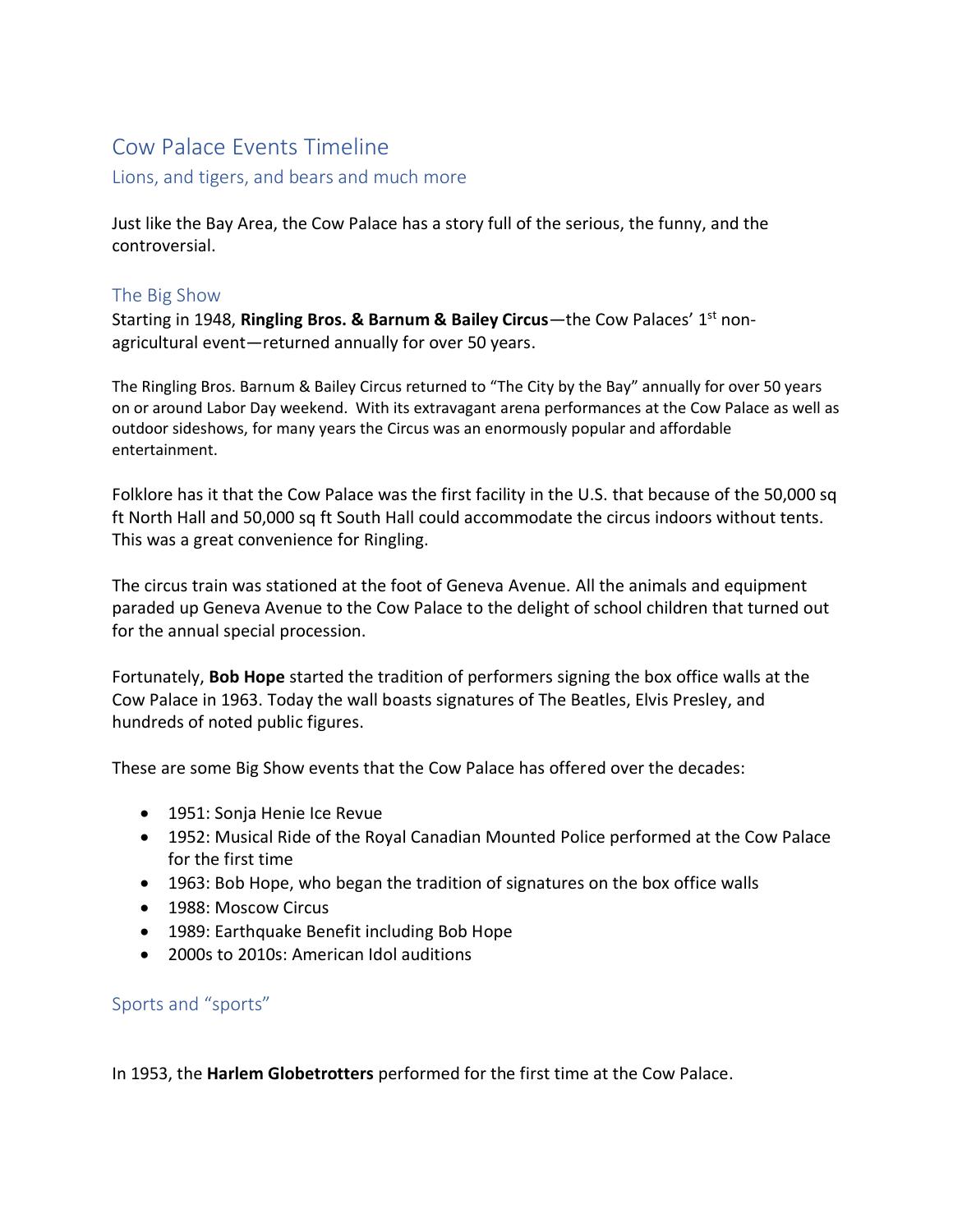Pacific Coast Athletic Corp. brought **Big Time Wrestling** to Cow Palace in 1961. This often featured the **Blonde Bombers** led by **Ray Stevens**. The accompanying musical extravaganza featured **Elvis Presley** in 1962.

Roy Shire—the promoter—carried a pistol and usually was in the box office, jacket off, with his pistol in plain view long before "open carry." He would occasionally spit on the floor (before carpets) to add a little color. During some lean years his monthly wrestling events literally kept the Cow Palace lights on and the switchboard busy.

On one occasion, the State Athletic Commission ordered the Cow Palace to lock the doors and bar Shire from staging his event. The Cow Palace refused and the show went on with no sign of the athletic commission. For a few years, in deference to Roy, the Cow Palace held off the World Wrestling Federation.

These are other sports and "sports" events the Cow Palace has hosted:

- 1966: Golden Gate Invitational featuring the Master Race which included US Senator Alan Cranston
- 1969: Rocky Marciano works as a wrestling referee
- 1970: Evil Knievel set the indoor world record for a motorcycle jump on March 3. He had jumped 12 cars the day before, but a Hell's Angel threw a beer bottle at him on the ride into the arena. His 15-car jump ended with a wipeout into a pole and a shattered ankle.
- 1975: World's Largest Pie Fight
- 1978: Hookers' Ball, a fund-raiser for COYOTE, an organization attempting to decriminalize prostitution and protect sex workers' legal rights
- 2004: WWE
- 2005: WWE Smackdown
- 2006: Malice at the Palace Mixed Martial Arts
- 2000 2009: Exotic Erotic Ball, the longest-running public adult themed event in the world

## Lifestyle and Exhibitions

• 1957: San Francisco National Sports & Boat Show. Arguably, the most distinguished event in the early days of the Cow Palace. Over its 45-year run, for 10 days, the show took literally every building at the Cow Palace except perhaps the Sheep and Hog Barns. Parking lots routinely filled to capacity on both weekends of the 10 day show. Parking attendants with radios were stationed on the arena roof to spot open spaces.

Tom Rooney created a special, life-sized theme boat each year that was always displayed in the lobby. The year of the Hot Dog Boat doubled hot dog sales! As the show grew in size with larger boats being added, the large make-up door area was excavated to accommodate the monstrous yachts and the cranes needed to unload them for display in the arena.